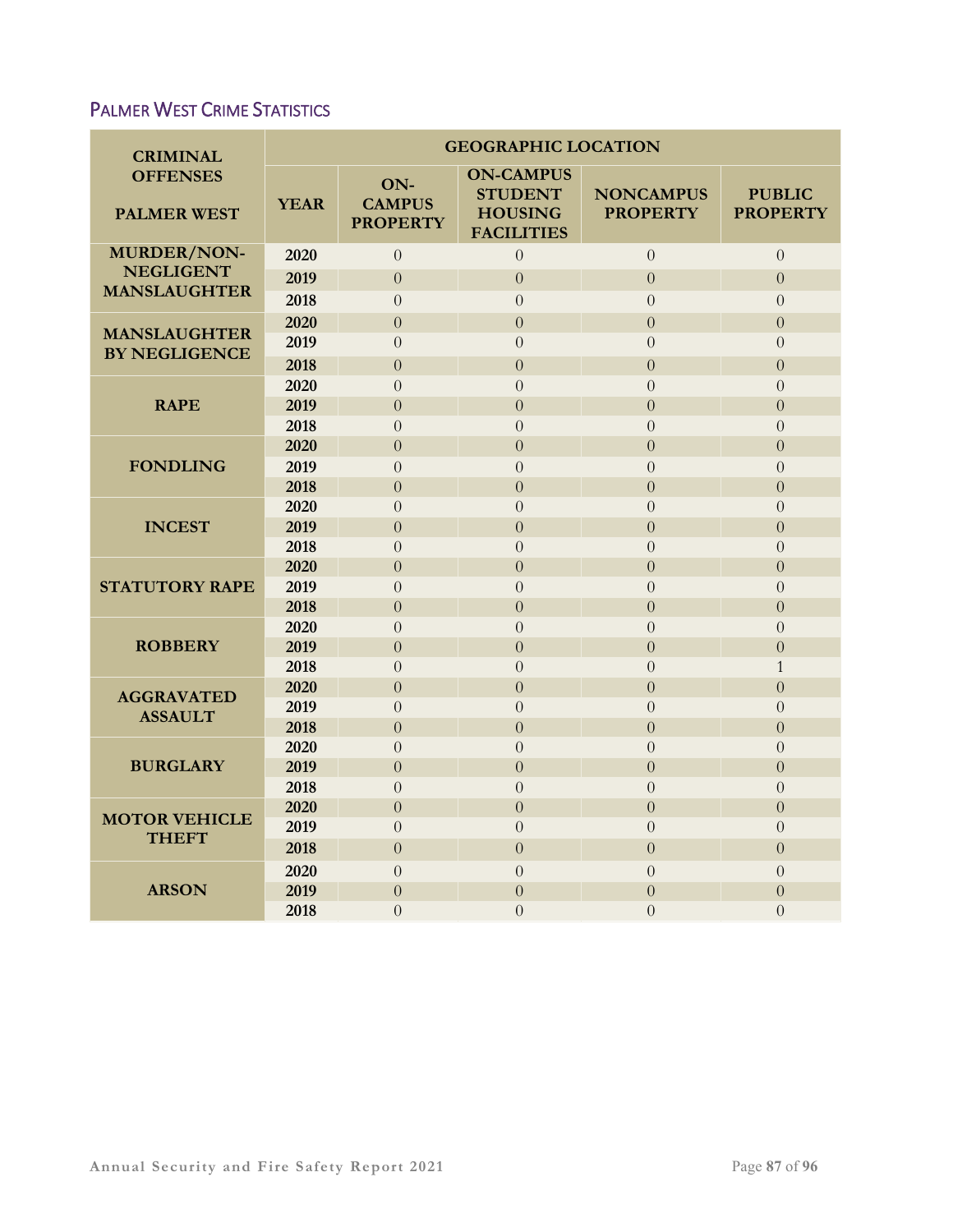| <b>ARRESTS AND</b>                 | <b>GEOGRAPHIC LOCATION</b>       |                  |                                                                                                                                  |                  |                              |                  |  |  |  |  |
|------------------------------------|----------------------------------|------------------|----------------------------------------------------------------------------------------------------------------------------------|------------------|------------------------------|------------------|--|--|--|--|
| <b>DISCIPLINARY</b>                |                                  | ON-              | <b>ON-CAMPUS</b>                                                                                                                 |                  |                              |                  |  |  |  |  |
| <b>REFERRALS</b>                   | <b>YEAR</b>                      | <b>CAMPUS</b>    | <b>STUDENT</b>                                                                                                                   |                  | <b>NONCAMPUS</b>             | <b>PUBLIC</b>    |  |  |  |  |
|                                    |                                  | <b>PROPERTY</b>  | <b>HOUSING</b>                                                                                                                   |                  | <b>PROPERTY</b>              | <b>PROPERTY</b>  |  |  |  |  |
| <b>PALMER WEST</b>                 |                                  |                  | <b>FACILITIES</b>                                                                                                                |                  |                              |                  |  |  |  |  |
| <b>ARRESTS</b>                     |                                  |                  |                                                                                                                                  |                  |                              |                  |  |  |  |  |
| <b>WEAPONS</b>                     | 2020                             | $\theta$         | $\boldsymbol{0}$                                                                                                                 |                  | $\boldsymbol{0}$             | $\theta$         |  |  |  |  |
|                                    | 2019                             | $\overline{0}$   | $\overline{0}$                                                                                                                   |                  | $\overline{0}$               | $\overline{0}$   |  |  |  |  |
|                                    | 2018                             | $\boldsymbol{0}$ | $\overline{0}$                                                                                                                   |                  | $\theta$                     | $\overline{0}$   |  |  |  |  |
| <b>DRUG ABUSE</b>                  | 2020                             | $\overline{0}$   | $\theta$                                                                                                                         |                  | $\overline{0}$<br>$\Omega$   |                  |  |  |  |  |
|                                    | 2019                             | $\overline{0}$   | $\overline{0}$                                                                                                                   |                  | $\theta$                     |                  |  |  |  |  |
|                                    | 2018                             | $\overline{0}$   | $\overline{0}$                                                                                                                   |                  | $\boldsymbol{0}$<br>$\theta$ |                  |  |  |  |  |
| <b>LIQUOR LAW</b>                  | 2020                             | $\overline{0}$   | $\overline{0}$                                                                                                                   |                  | $\overline{0}$               |                  |  |  |  |  |
|                                    | 2019                             | $\theta$         | $\theta$                                                                                                                         |                  | $\overline{0}$               | $\Omega$         |  |  |  |  |
|                                    | 2018                             | $\theta$         | $\overline{0}$                                                                                                                   |                  | $\overline{0}$               | $\overline{0}$   |  |  |  |  |
| <b>DISCIPLINARY REFERRALS</b>      |                                  |                  |                                                                                                                                  |                  |                              |                  |  |  |  |  |
| <b>WEAPONS</b>                     | 2020                             | $\boldsymbol{0}$ | $\theta$                                                                                                                         |                  | $\boldsymbol{0}$             | $\overline{0}$   |  |  |  |  |
|                                    | 2019                             | $\theta$         | $\theta$                                                                                                                         |                  | $\overline{0}$               | $\theta$         |  |  |  |  |
|                                    | 2018                             | $\overline{0}$   | $\overline{0}$                                                                                                                   |                  | $\overline{0}$               | $\overline{0}$   |  |  |  |  |
| <b>DRUG ABUSE</b>                  | 2020                             | $\overline{0}$   | $\theta$                                                                                                                         |                  | $\overline{0}$               | $\Omega$         |  |  |  |  |
|                                    | 2019                             | $\overline{0}$   | $\overline{0}$                                                                                                                   |                  | $\overline{0}$               | $\overline{0}$   |  |  |  |  |
|                                    | 2018                             | $\theta$         | $\overline{0}$                                                                                                                   |                  | $\overline{0}$               | $\theta$         |  |  |  |  |
|                                    | 2020                             | $\overline{0}$   | $\overline{0}$                                                                                                                   |                  | $\overline{0}$               | $\overline{0}$   |  |  |  |  |
| <b>LIQUOR LAW</b>                  | 2019                             | $\overline{0}$   | $\overline{0}$                                                                                                                   |                  | $\overline{0}$               | $\theta$         |  |  |  |  |
|                                    | 2018                             | $\overline{0}$   | $\overline{0}$                                                                                                                   |                  | $\theta$                     | $\overline{0}$   |  |  |  |  |
| <b>VAWA</b><br><b>OFFENSES</b>     | <b>GEOGRAPHIC LOCATION</b>       |                  |                                                                                                                                  |                  |                              |                  |  |  |  |  |
|                                    |                                  | ON-              | <b>ON-CAMPUS</b>                                                                                                                 |                  |                              |                  |  |  |  |  |
|                                    | <b>YEAR</b>                      | <b>CAMPUS</b>    | <b>STUDENT</b>                                                                                                                   |                  | <b>NONCAMPUS</b>             | <b>PUBLIC</b>    |  |  |  |  |
| <b>PALMER WEST</b>                 |                                  | <b>PROPERTY</b>  | <b>HOUSING</b><br><b>FACILITIES</b>                                                                                              |                  | <b>PROPERTY</b>              | <b>PROPERTY</b>  |  |  |  |  |
| <b>DOMESTIC</b><br><b>VIOLENCE</b> | 2020                             | $\boldsymbol{0}$ | $\overline{0}$                                                                                                                   | $\overline{0}$   |                              | $\theta$         |  |  |  |  |
|                                    | 2019                             | $\boldsymbol{0}$ | $\theta$                                                                                                                         | $\theta$         |                              | $\overline{0}$   |  |  |  |  |
|                                    | 2018                             | $\overline{0}$   | $\overline{0}$                                                                                                                   | $\theta$         |                              | $\overline{0}$   |  |  |  |  |
| <b>DATING</b>                      | 2020                             | $\boldsymbol{0}$ | $\boldsymbol{0}$                                                                                                                 | $\boldsymbol{0}$ |                              | $\boldsymbol{0}$ |  |  |  |  |
|                                    | 2019                             | $\overline{0}$   | $\overline{0}$                                                                                                                   |                  | $\theta$                     | $\theta$         |  |  |  |  |
| <b>VIOLENCE</b>                    | 2018                             | $\overline{0}$   | $\overline{0}$                                                                                                                   |                  | $\theta$                     | $\theta$         |  |  |  |  |
| <b>STALKING</b>                    | 2020                             | $\theta$         | $\theta$                                                                                                                         | $\Omega$         |                              | $\Omega$         |  |  |  |  |
|                                    | 2019                             | $\overline{0}$   | $\theta$                                                                                                                         |                  | $\overline{0}$               | $\Omega$         |  |  |  |  |
|                                    | 2018                             | $\theta$         | $\theta$                                                                                                                         |                  | $\Omega$                     | $\Omega$         |  |  |  |  |
| <b>UNFOUNDED</b>                   |                                  |                  | <b>YEAR</b>                                                                                                                      |                  |                              |                  |  |  |  |  |
| <b>CRIMES</b>                      |                                  |                  |                                                                                                                                  |                  |                              |                  |  |  |  |  |
|                                    | 2018                             |                  | 2019                                                                                                                             |                  | 2020                         |                  |  |  |  |  |
| <b>PALMER WEST</b>                 |                                  |                  |                                                                                                                                  |                  |                              |                  |  |  |  |  |
|                                    | $\theta$<br>$\Omega$<br>$\Omega$ |                  |                                                                                                                                  |                  |                              |                  |  |  |  |  |
|                                    |                                  |                  |                                                                                                                                  |                  |                              |                  |  |  |  |  |
| <b>TOTAL</b>                       |                                  |                  | If a reported crime is investigated by law enforcement authorities and found to                                                  |                  |                              |                  |  |  |  |  |
| <b>UNFOUNDED</b><br><b>CRIMES</b>  |                                  |                  | be false or baseless, the crime is unfounded. Only by sworn or commissioned<br>by law enforcement personnel may unfound a crime. |                  |                              |                  |  |  |  |  |